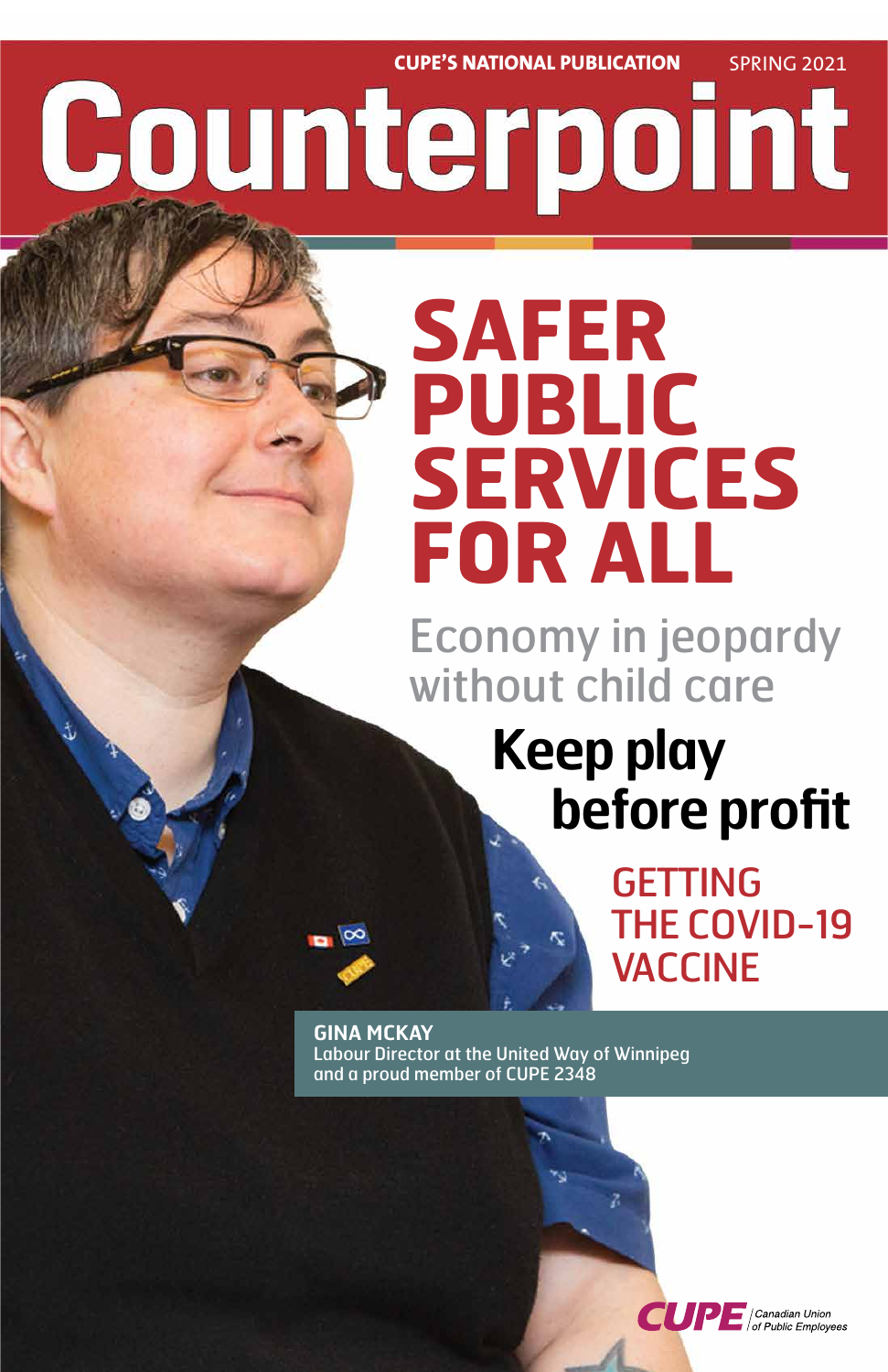**2 CUPE COUNTERPOINT** SPRING 2021

*"The union is a way to get change to happen" Gina Mckay, CUPE 2348, p.5.*

### **SHE SAID**

Union-printed on 50% recycled, 30% post-consumer waste, elemental chlorine-free paper, certified by the Forest Stewardship Council.





ISSN print 1920-2857 ISSN online 1920-2865

Counterpoint is published by the Canadian Union of Public Employees. Address all letters to the editor to: comm@cupe.ca

Publications Mail Agreement Number 40005741

Return undeliverable Canadian addresses to: CUPE Communications, 1375 St. Laurent Blvd. Ottawa, ON, K1G 0Z7

Visit CUPE's website at cupe.ca or contact us at cupemail@cupe.ca

**Managing Editor** Catherine Louli

**Communications Director** Karine Fortin

**Graphic Designer** Jocelyn Renaud

**Editorial Assistants** Céline Carré • Valérie Ménard

**Contributors** Lou Arab • Adrienne Silnicki • Colleen Butler • Kelti Cameron • Hugh Pouliot • Stella Yeadon • Greg Taylor • Ronald Boisrond • Philippe Gagnon

**CANADIAN UNION OF PUBLIC EMPLOYEES NATIONAL EXECUTIVE BOARD**

**National President** Mark Hancock

**National Secretary-Treasurer** Charles Fleury

**General Vice-Presidents** Sherry Hillier • Benoît Bouchard • Fred Hahn • Judy Henley • Paul Faoro

#### **Regional Vice-Presidents** Ernest Green / Newfoundland & Labrador • Nan McFadgen / Nova Scotia • Brien Watson / New Brunswick • Leonard Gallant / Prince Edward Island • Carole Neill, Patrick Gloutney / Quebec • Michael Hurley, Candace Rennick / Ontario • Bryan Keith / Northern Ontario • Gord Delbridge / Manitoba • Kent Peterson / Saskatchewan • Rory Gill / Alberta •

CUPE 3550 member Janice Kube attended the first series and was impressed. "The members from our local who took this training are fired up and ready to organize. We need to fight back against Jason Kenney, and we need all our members to know how to talk to friends, neighbours and all Albertans about politics. Roots 2 Power is a great tool to train our people to do that." ■ **Lou Arab** 

Trevor Davies, Barb Nederpel /

British Columbia **Diversity Vice-Presidents** Yolanda McClean • Debra Merrier

When your provincial government tries to destroy unions and restrict workers' ability to speak out on behalf of their members – unions push back. That's what's happening in Alberta, where the government of Jason Kenney passed Bill 32 – legislation that restricts the ability of unions to engage in 'political speech.'

Bill 32 is union busting. It ties unions up in regulations, keeps activists too busy collecting dues and filling out forms to fight for better wages and working conditions. And if that wasn't enough – the Kenney government is making deep cuts to health care, education, post-secondary institutions, and a wide range of other public services that

make Alberta a great place to live.

CUPE Alberta is developing new tools to address Bill 32 and the Kenney government. One of those is "Roots 2 Power", an educational series that gives CUPE Alberta members the tools they need to challenge conservatives like Jason Kenney. The series, which is free to any member in the

province who wants to attend, teaches basic political skills like organizing in a work site, social media activism, and basic campaign tactics. All of which are the very things politicians like Kenney fear the most from unions.

Two workshops have already taken place and plans are underway for a third.

### **Roots 2 Power: Educating our members**  ROOTS TO POWER SERIES **to take on the world**

15

38

## **Counterpoint**

18

24

12

31

8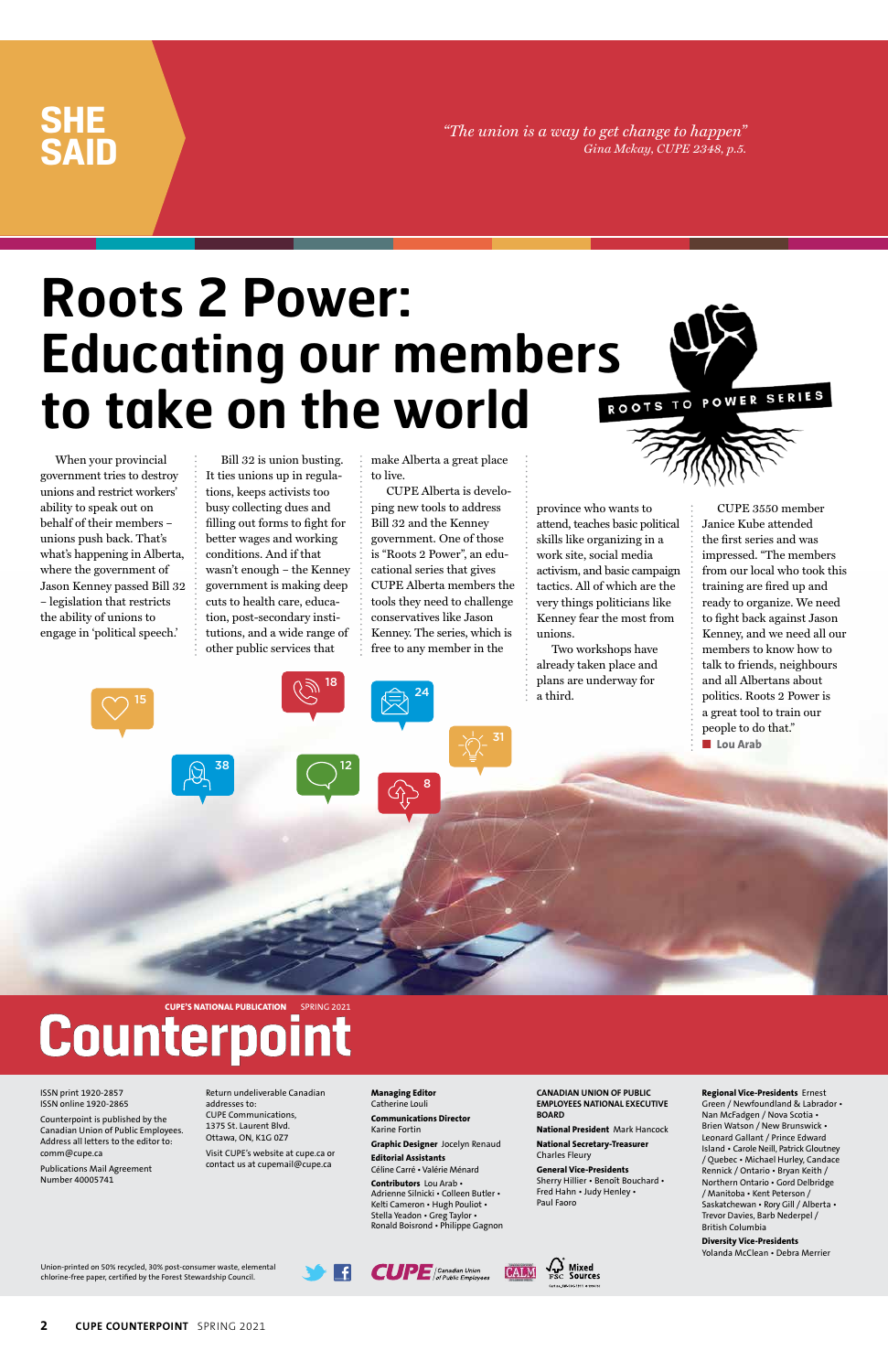#### **NATIONAL PRESIDENT** MARK HANCOCK

**Post-pandemic recovery effort must centre around fixing long-term care** 

**For so many families, the past year has been** an endurance race to a time when their most vulnerable loved ones in long-term care homes were protected against COVID-19. For the first time in a long time, they can see the finish line, as vaccines begin to offer a glimmer of hope.

But thousands of families have not been so lucky. Four out of five deaths due to COVID-19 in Canada were residents or workers in long-term care centres. This vital part of our health care system remains without national standards of care and as a result, leaves residents without the care they need, and it leaves workers overworked and underpaid. This is especially true in the for-profit long-term care sector, where neglect runs rampant and where research shows outbreaks were lengthier and much deadlier.

In January, we learned that Revera, Canada's secondlargest care home operator and site of some of the worst outbreaks and death tolls during the pandemic, is involved in aggressive international tax dodging. This toxic industry doesn't just prey off vulnerable seniors. It entrusts the care of our loved ones to a network of international tax cheats.

#### **As a country, we simply cannot go on like this.**

It is long past time to get profit out of long-term care. The fact that we are beginning to see some light at the end of the tunnel in this pandemic doesn't change that. In fact, it makes it even more urgent.

For years, CUPE has been calling for an end to profit-



making in long-term care and advocating for national standards of care and a minimum of four hours of dedicated care per resident per day.

It's a shame that it took a pandemic for it to happen, but it seems like politicians in Ottawa are finally starting to listen. In its September throne speech, the Liberal government announced a vague pledge to establish national standards of care but, in true Liberal form, we haven't seen or heard of any progress in the seven months that have since passed.

On the other hand, NDP leader Jagmeet Singh's new Care Guarantee responds to the crisis in long-term care and calls from CUPE and our allies for an end to profiteering in health care.

COVID-19 did not break our long-term care system. Any CUPE member who works in the sector could tell you it was broken long before.

What's important now is that, with a federal election around the corner at any moment, we seize the opportunity to fix this part of our health care system once and for all.

**MARK HANCOCK ONLINE >**twitter.com/MarkHancockCUPE

# The economy is in jeopardy without child care

"The major take-away from the pandemic, is that our economy cannot work without child care," said Lee-Ann Lalli, CUPE National Child Care Working Group Co-Chair. "Any parent or guardian who has been at home trying to juggle work while providing for children can tell you it is an impossible task," she said. Child care was one of very few sectors in our economy that did not close in many provinces and territories. It continues to operate either at near normal levels in BC, Alberta, and Quebec, or is made available to provide care to the children of other essential workers in Ontario and much of the East Coast.

We owe a huge debt of gratitude to our child care workers. These frontline essential workers are often unseen and undervalued by policy makers. The importance of their work is overlooked by government, and often society at large. Child care workers are some of the lowest paid full-time workers, and rarely do they receive benefits or are part of a pension plan. Many start at \$17/hour, even though 95.5% of child care workers have post-secondary training. Due to the low wages and difficult working conditions, only 35.7% of those who have Early Childhood Educator (ECE) qualifications work in the sector, while 41% are employed elsewhere.

With poor renumeration, it is no surprise that Canada has a recruitment and retention problem for those

working in the ECE field. Many regions in CUPE are launching their own response to the lack of respect and low pay for these workers. There may also be a federal opportunity to access better wages if the Trudeau government makes good on a 50-year Liberal promise to bring in universal child care. "Any plan for universal care must include decent wages and good working conditions for child care workers, said

Margot Nickerson, CUPE's National Child Care Working Group Co-Chair.

There is not enough child care available for every child. Currently, forty-four per cent of children in Canada live in a child care desert. "If we want to create a universal child care program, we're going to have to ensure we have enough workers. One way

to attract and retain workers into early learning and child care is to offer them a decent wage, benefits, a pension and our respect, they surely deserve it all," said Nickerson.

■ **Adrienne Silnicki**

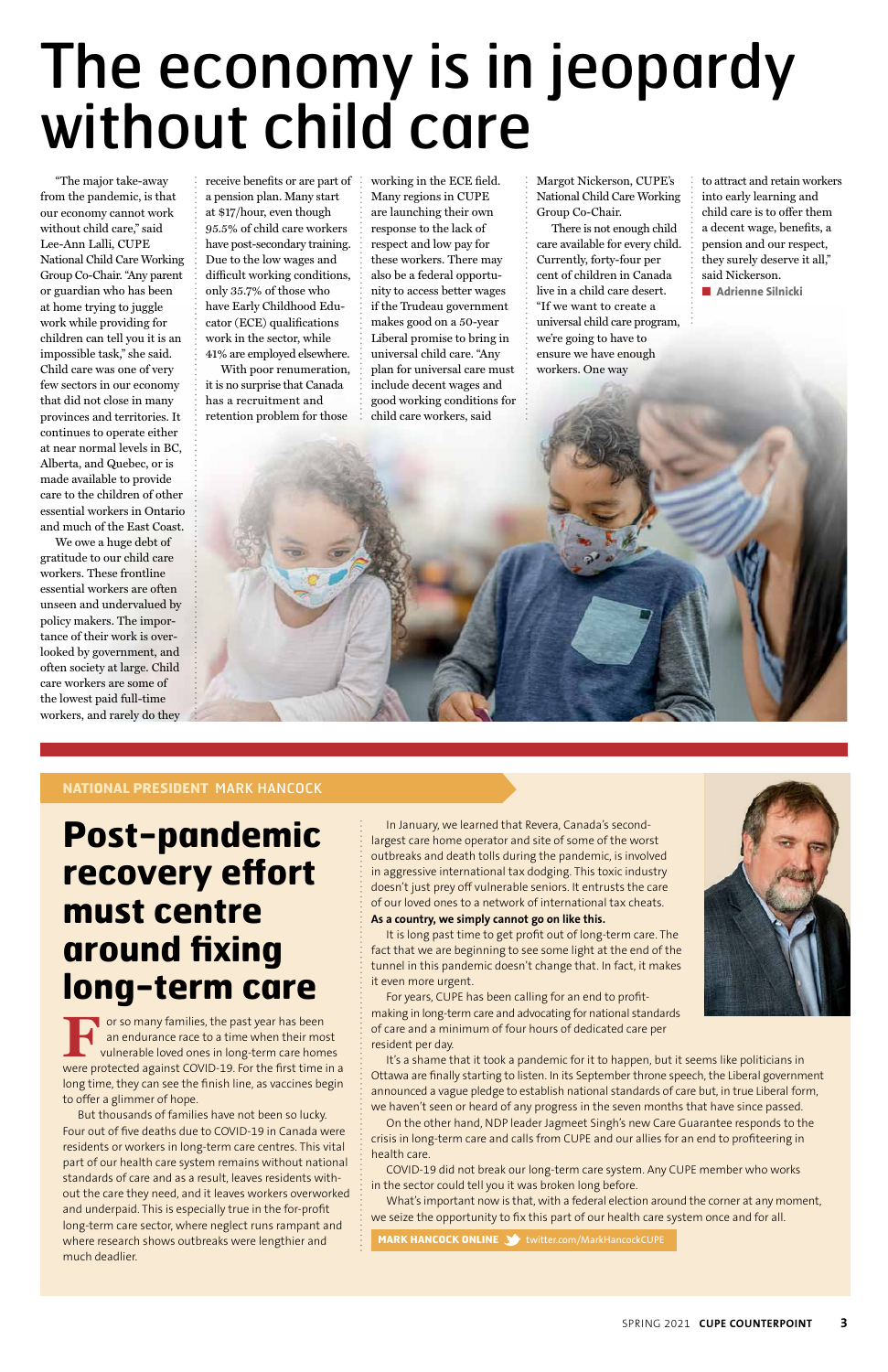

# **Safer public services for all**

**I** partners on advocacy n BC, CUPE and HEU were collaborating with community around LGBTQ2+ aging and care. Two committee members were serving on LGBTQ2+ advocacy group Egale's National Seniors Advisory Committee. Others were spearheading projects around safety for LGBTQ2+ workers in their locals and divisions.

**The Pink Triangle Committee was** 

#### **where these interests came together.**

"We heard so many stories about people not feeling safe," says Donna Smith, a long-time member of the Pink Triangle Committee from CUPE 4828 in Saskatchewan and member of Egale's National Seniors Advisory Committee. "Sometimes the clients feel they have to be in the closet and so do some of the staff."

Members noted that some seniors were looking for solutions through private initiatives. As public sector trade unionists, the Pink Triangle Committee felt compelled to act. "These should be safer public services for all," says Gina McKay, a Pink Triangle Committee member and Recording Secretary of CUPE 2348 in Manitoba. "Everyone should have the

right to access services no matter how they identify." The committee put forward resolutions at the 2017 and 2019 National

Conventions to raise awareness on LGBTQ2+ seniors' issues, and to create safer spaces for LGBTQ2+ CUPE members and the people we serve. CUPE's

new report on safer spaces

in public services for LGBTQ2+ workers and seniors, is the fruit of these resolutions.

The joint research project with Carleton University and LGBTQ2+ advocacy group Egale identifies several promising practices to create safer, more accessible services, including employment equity and safety standards tied to funding.

Released in March, the report concludes that working conditions for LGBTQ2+ workers are related to service conditions for LGBTQ2+ clients, and vice versa. It identifies several promising practices to help workers and clients. Among these are employment equity, cultural competency standards tied to funding, and increasing LGBTQ2+ representation on governance groups.

It also calls on policy makers to recognize the diversity within the

LGBTQ2+ community. To create safe spaces, policy makers must address the specific issues faced by marginalized groups within LGBTQ2+ communities.

 Laura Tait is the Older Adult Coordinator at the Rainbow Resource Centre in Winnipeg. She is also a member of CUPE 2348. She welcomes the findings of the report. "When you're older and worried about going into assisted living or retirement homes, not knowing whether or not you're welcome there because of your sexuality or gender identity, is a really big concern," says Laura.

"All of our participants, especially our trans participants, have stories of being misgendered in medical care, of having people come in and leave because of who they are," they say. "It's doubled down

for people who are two spirit or who are facing multiple marginalizations through gender and race. Having accessibility to services that are explicit about inclusivity being part of their mission would be massive."

**"When you're older and worried about going into assisted living or retirement homes, not knowing whether or not you're welcome there because of your sexuality orgender identity, is a really big concern,"**  *Laura Tait, Older Adult Coordinator at the Rainbow Resource Centre in Winnipeg and member of CUPE 2348* 

**It began as a conversation at CUPE's National Pink Triangle committee.** Across the country, LGBTQ2+ CUPE members were working on a variety of sexual and gender diversity initiatives, particularly around seniors' issues in healthcare.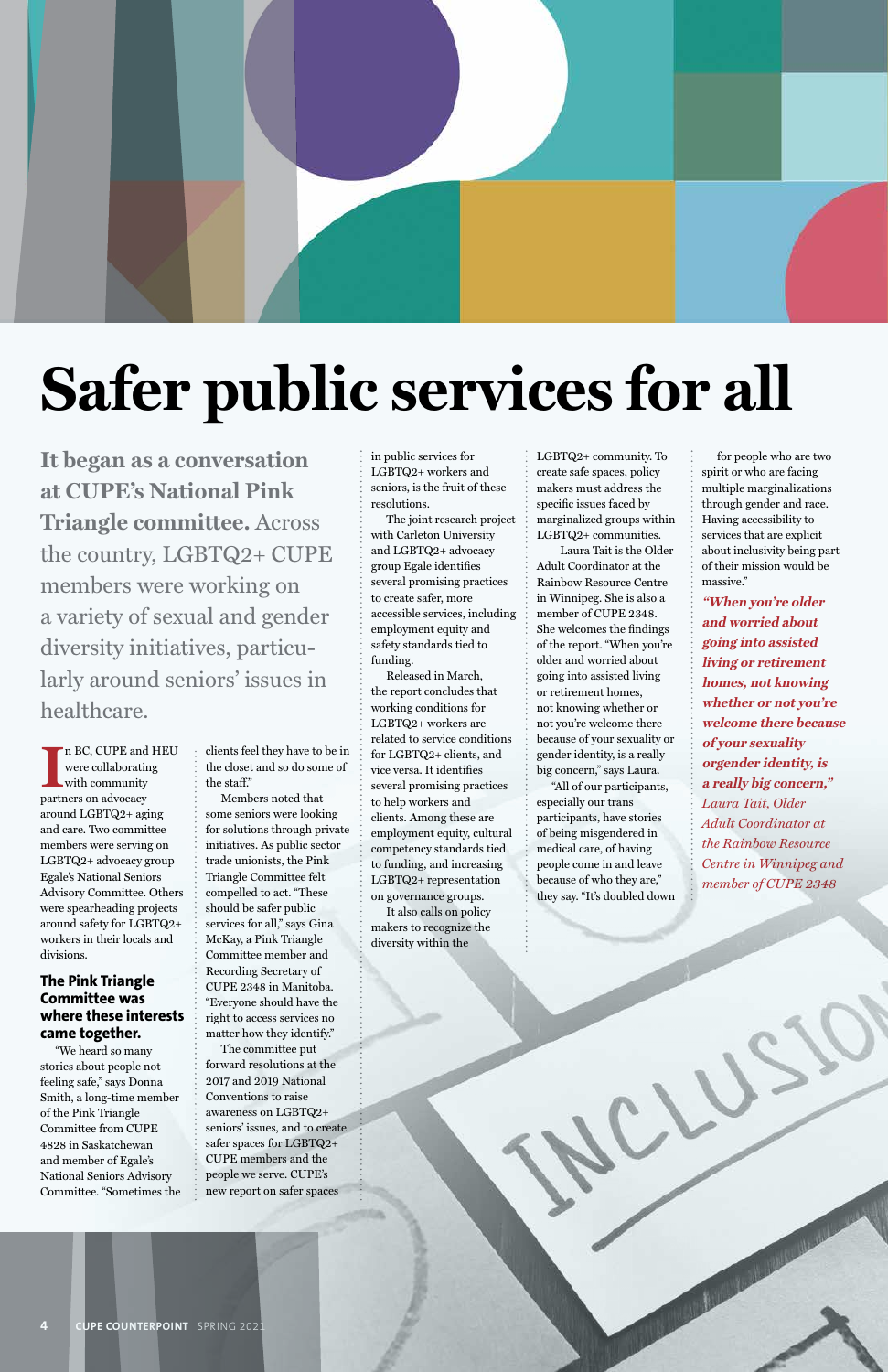

Gina McKay hopes the report leads to new initiatives from policy makers. "You need the data to be able to have the conversation," says Gina. "But the real first step is actually making the change."

and sit on our committees," says Todd. "I can speak to what it's like to be a gay man in the workforce. I can't speak with authority about the oppression of an LGBTQ2+ worker who is further marginalized. But I can be an ally. Being on the Pink Triangle Committee and working as a member facilitator has been a privilege. I've learned so much from others. That's my big takeaway in CUPE – I want to hear your lived experience." ■ **Colleen Butler** 

Todd Hill, an educational assistant in New Brunswick, is Co-Chair of the Pink Triangle Committee and a Regional Vice-President for CUPE 2745. He believes that the report's findings on diversity and governance can also help CUPE become more inclusive. "We need to encourage more leaders and actively seek out equity members to fill positions

# PROFILE GINA MCKAY

### Creating inclusive spaces for workers

*Over a decade ago, community health worker Gina McKay noticed a problem in her workplace. "We were creating inclusive spaces for clients, but it wasn't happening for workers," says Gina.*

This experience prompted her to get involved in her local, CUPE 2348. She became a member facilitator shortly after and soon took on elected positions.

Sensing a gap, the committee put forward resolutions to raise awareness on LGBTQ2+ seniors' issues and to advocate for LGBTQ2+ competency in public services. Both were passed. CUPE's new report on safer spaces in public services for LGBTQ2+ workers and seniors, released in March, emerged from this work. Gina views the report, which features interviews with LGBTQ2+ CUPE members, as a perfect example of the collective power of the union to advance human rights. "The report is showcasing voices that aren't at other tables," says Gina. "What gives me the most hope is seeing that the experiences of members and stories from your own communities can make change." ■ **Colleen Butler** 

Quality, Gender-responsive



### **Public Services** for All!



Today, Gina is the Labour Director at the United Way of Winnipeg and a proud member of CUPE 2348, where she serves as Recording Secretary. She remains passionate about creating safer spaces for equity-seeking workers.

As a queer Métis activist, Gina sees the labour movement as a natural fit for equity work. "The union is a way to get change to happen," says Gina. Her local has made equity a bargaining priority. They have secured equity language in many of their agreements, including protections for gender expression, which is not covered by Manitoba provincial law.

Gina is dedicated to promoting equity in union spaces. "It's about advancing rights," she says. "Resolution writing, working within our own structures to create change – it provides an opportunity to lead the way through example." Some of this work has focused on representation. Her local recently put forward a constitutional amendment to add a full slate of equity seats to the CUPE Manitoba executive board. The amendment passed unanimously at the last division convention.

She is especially proud of a project that emerged from her first encounter with the union, when she was advocating for respectful workplace practices in community healthcare. A few years back, Gina brought her provincial work on safer spaces to CUPE's National Pink Triangle Committee. It complemented the work being done by other committee members on LGBTQ2+ healthcare and seniors' issues.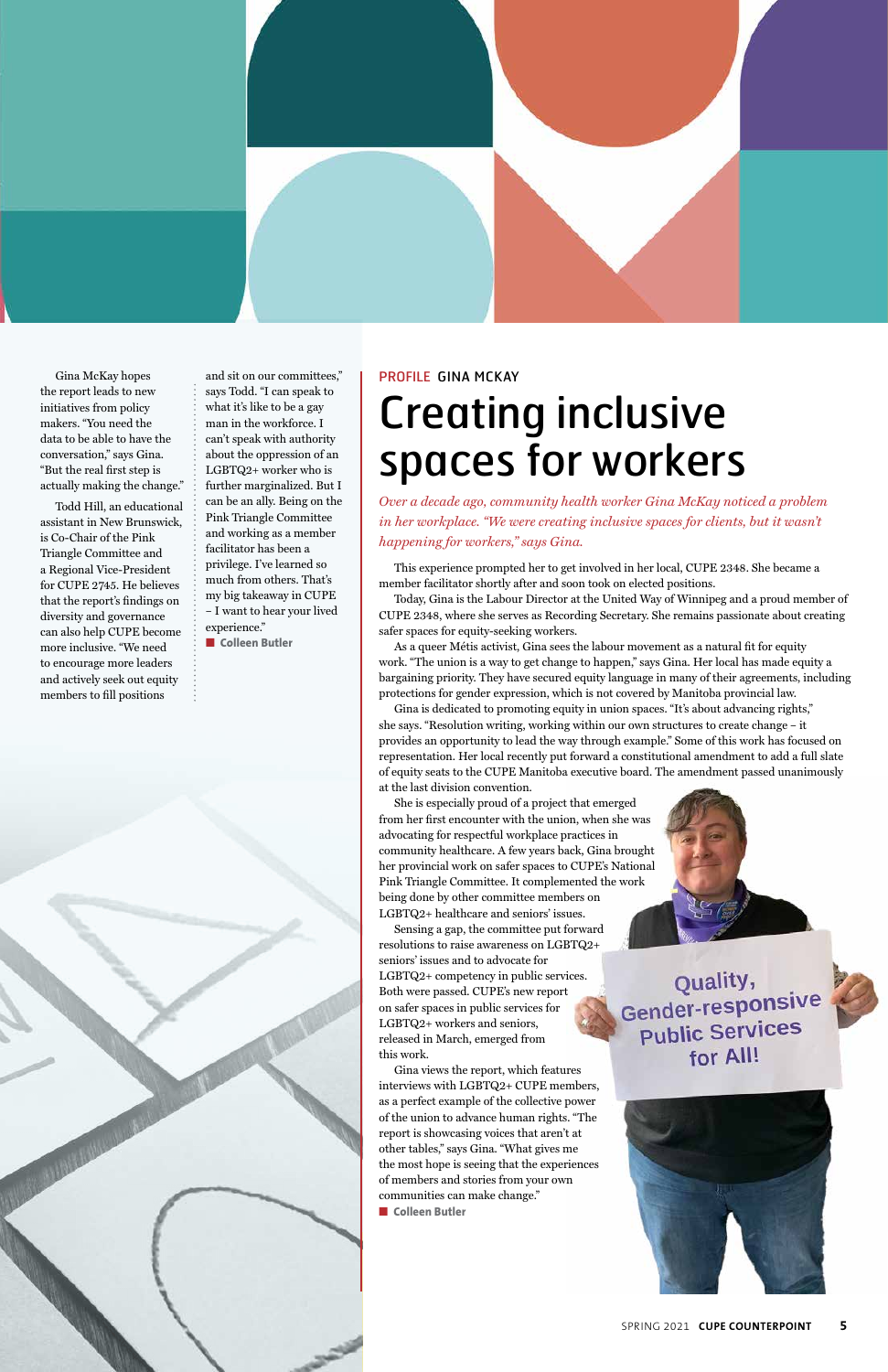CUPE's flight attendant members took the fight to save their jobs into Prime

Minister Justin Trudeau's back yard this winter.

After pleading with the federal government for action for nearly a year, CUPE's Airline Division launched its "Mayday" campaign in February, which saw a wave of billboards erected in Justin Trudeau's Montreal riding, and in the greater Toronto-area ridings of Finance Minister Chrystia Freeland and Transport Minister Omar Alghabra. The campaign also garnered more than six thousand signatures in an online

petition and featured a strong presence on social media.

Flight attendants are frustrated. Many have been unable to collect federal income supports because their airline denied them access, and they are worried that without federal intervention, there may not be an industry to return to once the pandemic is over. "We've sacrificed a lot in this pandemic: our jobs, our health, our mental health, you name it," said Wesley Lesosky, President of CUPE's Airline Division. "We've done our part. We're now asking Prime Minister

Justin Trudeau to do his." CUPE represents about 15,000 flight attendants

at nine different airlines across Canada – the vast majority were laid off when COVID-19 swept through Canada and grounded most

flights. Most flight attendants are waiting and hoping for

a return to work. Visit **MaydayJustin Trudeau.ca** to add your

voice to the campaign today. ■ **Hugh Pouliot**



**6 CUPE COUNTERPOINT** SPRING 2021

To survive and to thrive in the future, we urgently need most of the global population vaccinated. Pandemic solutions must be based in solidarity, and vaccine distribution must be accessible and affordable. Wealthy nations, including Canada, are racing to secure solely their own supplies, instead of thinking and participating in a global plan. This race is driven by a handful of huge pharmaceutical corporations that control vaccine supply and stand to reap enormous profits from the pandemic.

Canada has secured the option to buy five times more vaccines than needed.

The US, UK, Australia, New Zealand, and the European Union have bought more than twice what they need. Pharmaceutical giants Moderna and Pfizer are expected to earn respectively around \$10 billion and \$19 billion from vaccine sales in 2021. Poorer countries, which make up 84 per cent of the global population, have only secured 32 per cent of the world's vaccine supply.

The World Health Organization (WHO) set up a global vaccine collaboration called COVAX (COVID-19 Vaccines Global Access), to keep vaccine prices low and ensure global, equitable

access. The plan was for rich countries, including Canada, to pool funds and buy vaccines for themselves and poor countries. Distribution would have been collectively planned and equitably distributed, with all 190 nations enrolled getting enough affordable vaccines.

Tragically, rich countries are undermining COVAX by competing to access the

limited global vaccine supply controlled by pharmaceutical companies. Countries representing just 16 per cent of the global population currently hold 60 per cent of the vaccines. Our reflex has been to secure a national supply of vaccines.

India and South Africa, with the support of 99 other countries, mostly in the Global South, have proposed a waiver to the World Trade Organization (WTO) that would temporarily remove the monopoly rights of pharmaceutical corporations to COVID-19 vaccines. The control of vaccine production by big pharmaceutical corporations, is a barrier to scaled-up production and rapid access.

Shockingly, wealthy countries, including Canada, have opposed the waiver, choosing instead to protect the profits of multinational pharmaceutical corporations over the health of the world's population. "Canada's opposition to the adoption of the waiver is simply indefensible. It is contributing to deepening the global crises of inequality. This opposition is also "selfdefeating," said Sangeeta Shashikant of the Third World Network, in her



letter to the Prime Minister. CUPE signed an open letter, supported by over 40 Canadian civil society organizations, that stated Canada must be part of the global effort to save lives and not an obstacle. CUPE called on the Canadian government to support the waiver now.

Currently, public funds for vaccine research and development, as well as spending on the actual vaccines, are subsidizing record private profits for Pfizer and Moderna. Meanwhile, poor countries that can't access vaccines are now turning to the World Bank and private banks for loans to buy vaccines, plunging them further into debt. The false logic of the market and for-profit solutions are driving government actions to the detriment of the most vulnerable.

Without public capacity to produce medicine and vaccines, we are beholden to corporate for-profit interests to ensure our survival. This is a dangerous game, and the rules are rigged.

In the short term, we must change the rules and heed the calls of the Global South to support the WTO waiver. In the long term, we must change the game altogether and ensure public funding is used to support public production and access to medicine and vaccines, prioritizing public health and the public interest over profit.

■ **Kelti Cameron** 

### "Mayday!": CUPE flight attendants call for federal action to save their jobs

Global pandemics are rare events. They do not happen often and are among few disasters that the entire world experiences simultaneously. It is astonishing to consider that 7.8 billion people have, in some way, been affected by COVID-19. We often hear 'we're all in this together' and while we may be in this together, we are not all in the same boat. Some of us are in yachts while others are drowning – access to vaccines is one example of how we are living this pandemic differently.



### Global Justice

### **The urgent need to vaccinate is global**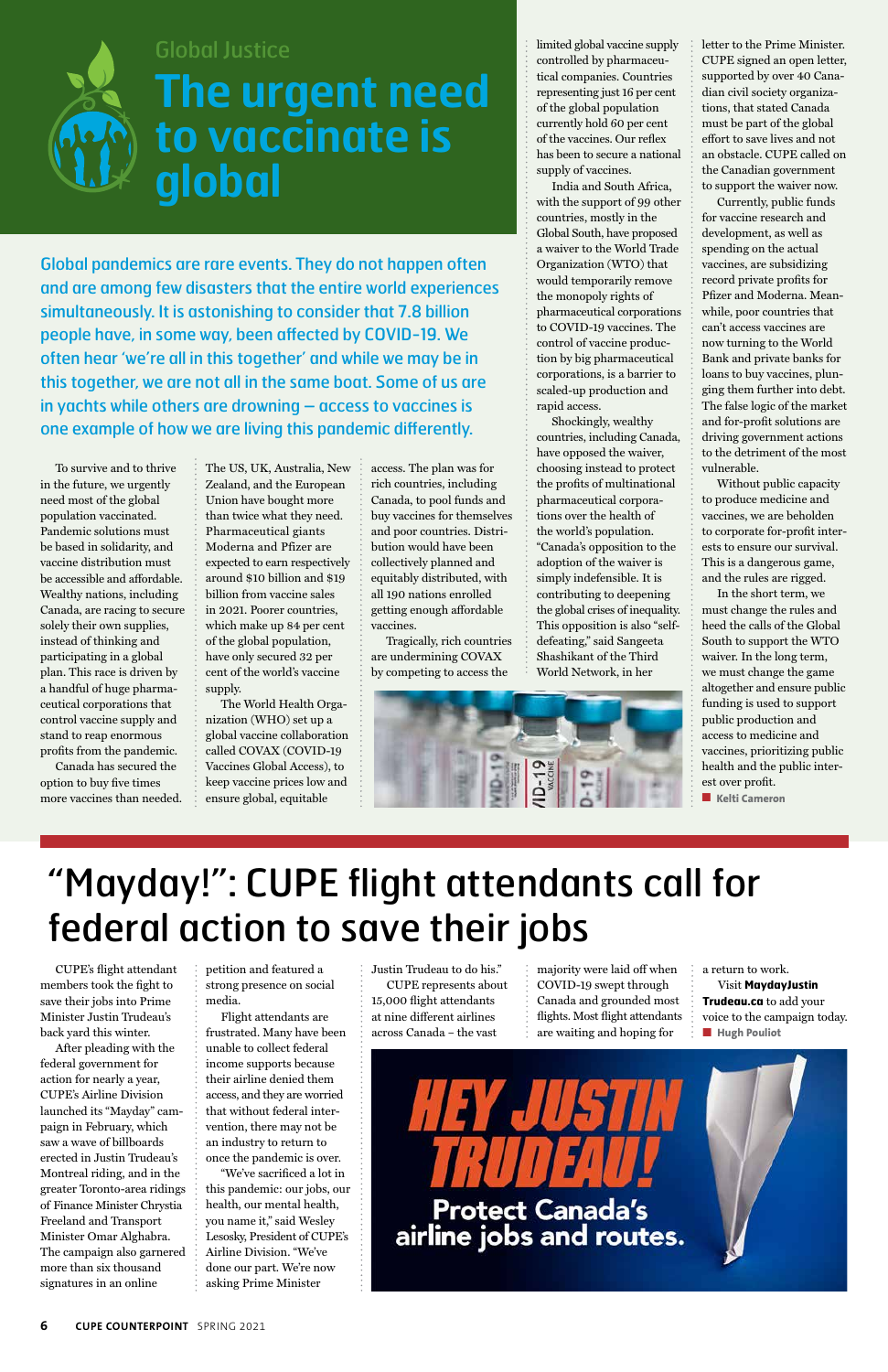#### **NATIONAL SECRETARY-TREASURER** CHARLES FLEURY

experiences shared, the concerns raised, and the strategies developed, will help us move justice and equity forward in and outside our union and create a more just post-pandemic world. Locals from across the country will benefit from what their members learned and will have better tools to bargain for equity and build strong inclusive locals. Comments received during the conference and the consultation process before that, have helped to update CUPE's anti-racism strategy. We will have a robust document to submit to delegates at our 2021 national convention. With this strategy, through organizing, bargaining, education and increased representation, we will be better equipped to fight racism on all fronts.



UPE's human rights work remains extremely<br>important during the pandemic, as we contir<br>to organize for change. Unfortunately, in Can<br>and around the world, defending human rights is not important during the pandemic, as we continue to organize for change. Unfortunately, in Canada and around the world, defending human rights is not on top of the public agenda. It is not a priority for our governments and employers, even though COVID has clearly a disproportionate impact on equity seeking groups like women, racialized and Indigenous workers, LGBTQ2+ workers and persons with disabilities.

CUPE's is already deeply involved in the fight against racism and in the defense and promotion of human rights. But we still have a lot of work to do. The rest of the journey will not be easy, and I know that when we work together, we can do incredible things. And even though we have budget challenges with this pandemic, I guarantee you that our human rights work will remain a very important priority for CUPE.

**CHARLES FLEURY ONLINE** twitter.com/CUPENatSec

### **Human rights: CUPE**

### **organizes for change**

By holding our virtual Human Rights Conference in early March, we kept the issue on the front burner, and continued to organize for change.

Thanks to the participants, speakers and panelists, the conference was a great success. The exchanges held, the

There are two very telling photographs of Pam Hayer, a personal support worker at a Region of Peel public municipal long-term care home, rolling up her sleeve to get the COVID-19 vaccine. The second photo is the one she points to first. It shows Hayer helping the nurse with the needle, pinpointing the perfect spot on her arm. She's visibly smiling behind her mask, expressive eyes locked on the lens saying, 'there, look at me, I did it. You can too.'

The first photo, well that too is telling. Hands together, body stiff, Hayer's apprehension about getting the vaccine is evident in the way she sits, but mostly it's in her worried eyes.

Hayer's journey from

a vaccine hesitant PSW to feeling amazing about her decision post-jab, is a common one among care home staff who, in the last few months, have increasingly rolled-up their sleeves to take the COVID-19 vaccine.

Across the country, there is a consensus that initially the vaccine uptake among long-term care staff could have been higher. Some provinces are doing better than others. Increasing vaccination rates hinges on the awareness about the efficacy, and education about the safety of the vaccine.

Hayer says that "yes, there is no denying that vaccine hesitancy is a thing among some staff I work with. I know that some of

my co-workers may still not want to get the vaccine. But more and more are getting it. At first, I wasn't sure either…I delayed and then I said yes, I want it. Now I tell everyone that I got my vaccine so that they too might change their minds."

Describing her journey, Hayer says that what she did was tune out all the other noise about the vaccines and just looked at the science.

"I am feeling amazing about my decision. It made me feel safer and relieved that I will not be the reason any of the residents I care for will get infected with COVID-19. It offers relief after so many months of anxiety and worry that one of the residents I care so much about would get infected and suffer."

Before the photos were taken in January 2021, Hayer and her co-workers worked non-stop from the start of the pandemic in March 2020 keeping outbreaks, resident deaths and worker infections to a minimum. Then in the summer when cases were lower, she and other staff at the nursing home began to talk about the COVID-19 vaccines that they knew were coming in the new year.

Some were hopeful the vaccines would be a big tool to end the spread of the virus while others were apprehensive and leery. With rampant vaccine misinformation online and on social media posts from anti-vaxers, to conspiracy theorists and pseudoscience bloggers gaining traction, Hayer decided it was time just to focus on serious studies. She quickly overcame her hesitation. On January 6, she received her

first dose of Pfizer vaccine. The second dose came on January 27.

In Ontario and in B.C. in particular, vaccination rates went up when barriers to getting the vaccine were removed. More workers got the vaccine when clinics were set up directly in the care homes, and long-term care staff didn't have to travel to a hospital clinic on their day off.

■ **Stella Yeadon** 



## From vaccine hesitant to amazing postjab feeling – why one long-term care worker chose to get the COVID-19 vaccine